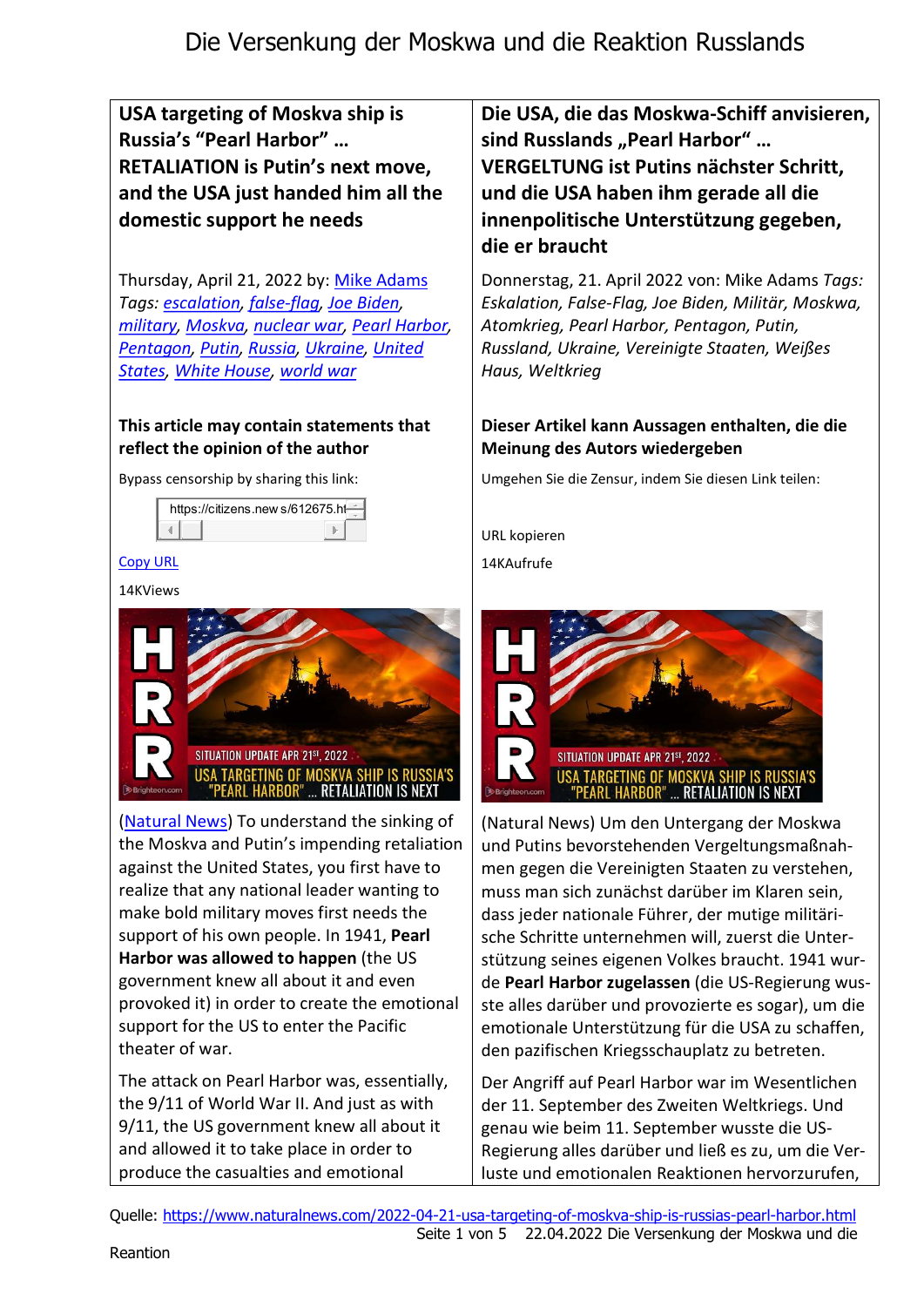reaction that would see the American people demanding retaliation against Japan.

It has now been revealed that the US military ran the entire operation to sink the Moskva, including running the tracking of the ship via a P-8 Poseidon surveillance aircraft, which then handed off fire solutions to the Ukrainians who were all trained by the US military as well. Thus, the United States provided the weapons, the training, the tracking and the fire solution to sink the Moskva. All Ukraine did was press the "fire" button, essentially. This is so widely known know that it's even being reported by the UK Daily Mail. It reports:

REVEALED: US maritime surveillance plane was over Black Sea minutes before Russian flagship Moskva was 'hit by Ukrainian missiles'

A P-8 Poseidon surveillance aircraft was patrolling the coast before the attack

The high-tech jet can spot ships on radar at ranges of more than 100 miles… The US Navy used its new marine surveillance aircraft to provide accurate targeting data to Ukrainian forces to sink the Russian Black Sea flag ship Moskva on April 13.

By sinking the Moskva, the US just handed Putin something akin to "Russia's Pearl Harbor moment," in which Putin can claim to his people that the USA initiated an attack on the Russian Navy, sinking one of their ships and killing hundreds of their people. This news has, of course, been paraded all across Russian media, driving domestic support for Putin even higher than before.

Just like with Pearl Harbor in the United States, the people of Russia are now demanding "payback" from the aggressors, whom they see as the United States. In effect, the USA just handed Putin the final piece of the puzzle that he needs to launch retaliatory nuclear strikes against the West.

Russia unveils the unstoppable RS-28 Sarmat (Satan 2) ICBM carrying up to 15 MIRV warheads

die das amerikanische Volk dazu bringen würden, Vergeltungsmaßnahmen gegen Japan zu fordern.

Es wurde nun bekannt, dass das US-Militär die gesamte Operation zum Versenken der Moskwa leitete, einschließlich der Verfolgung des Schiffes durch ein P-8-Poseidon-Überwachungsflugzeug, das dann Zielkoordinaten an die Ukrainer übergab, die alle von den USA ausgebildet wurden, auch militärisch. So stellten die Vereinigten Staaten die Waffen, das Training, die Verfolgung und die Feuerkraft zur Verfügung, um die Moskwa zu versenken. Alles, was die Ukraine tat, war im Wesentlichen, den "Feuer"-Knopf zu drücken. Dies ist so allgemein bekannt, dass sogar die UK Daily Mail darüber berichtet. Es berichtet:

ENTHÜLLT: Das US-Seeüberwachungsflugzeug war über dem Schwarzen Meer, Minuten bevor das russische Flaggschiff Moskva "von ukrainischen Raketen getroffen" wurde. Vor dem Angriff patrouillierte ein P-8-Poseidon-Überwachungsflugzeug an der Küste.

Der high-tech-Jäger kann Schiffe auf dem Radar in einer Entfernung von mehr als 100 Meilen erkennen … Die US-Marine setzte ihr neues Seeüberwachungsflugzeug ein, um den ukrainischen Streitkräften genaue Zieldaten zu liefern, um das russische Schwarzmeer-Flaggschiff Moskva am 13. April zu versenken.

Mit dem Untergang der Moskwa haben die USA Putin so etwas wie "Russlands Pearl-Harbor-Moment" beschert, in dem Putin gegenüber seinem Volk sagen kann, die USA hätten einen Angriff auf die russische Marine initiiert, eines ihrer Schiffe versenkt und Hunderte ihrer Leute getötet. Diese Nachricht wurde natürlich in allen russischen Medien zur Schau gestellt, was die innenpolitische Unterstützung für Putin noch stärker als zuvor antreibt. Genau wie bei Pearl Harbor in den Vereinigten Staaten fordern die Menschen in Russland jetzt "Rückzahlung" von den Aggressoren, die sie als die Vereinigten Staaten ansehen. Tatsächlich haben die USA Putin gerade das letzte Puzzleteil übergeben, das er braucht, um nukleare Vergeltungsschläge gegen den Westen zu starten.

Russland enthüllt die unaufhaltsame ICBM RS-28 Sarmat (Satan 2), die bis zu 15 MIRV-Sprengköpfe tragen kann.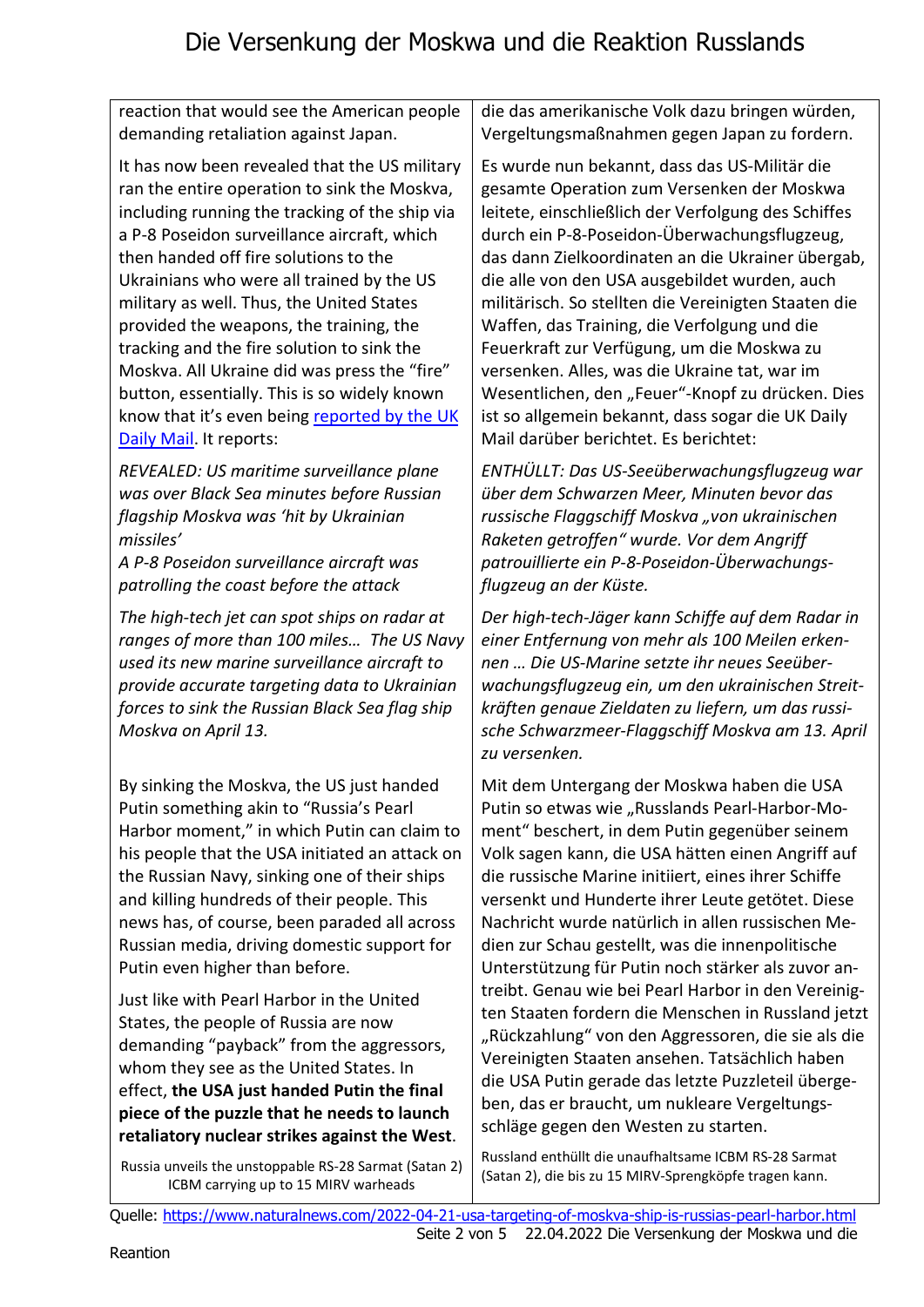# Die Versenkung der Moskwa und die Reaktion Russlands

It is no coincidence that Russia has just unveiled a test launch of its RS-28 Sarmat (Satan 2) ICBM which carries up to 15 MIRV warheads. These are independent re-entry vehicles, each one carrying a nuclear warhead hundreds of times larger than the atomic bombs used on Japan in World War II.

The RS-28 also carries Hypersonic Glide Vehicles (HGV) which glide at extreme speeds while maneuvering to their targets, utterly evading every defensive system owned by the United States. Put another way, the USA is utterly defenseless to stop Russia's nuclear weapons from striking US-based targets.

It takes roughly 30 minutes for one of these ICBMs to fly from Moscow to New York City. Should Putin launch one, the people of New York would have no warning whatsoever, since the traitorous, occupying US government almost certainly wouldn't bother to warn anyone if they only have a few minutes remaining to evacuate.

Thus, at any given moment, millions of Americans are just 30 minutes away from total annihilation. Russia could even, theoretically, launch a missile featuring highaltitude EMP detonation, plunging the United States into a 19th-century Dark Ages existence in which roughly 90% of the population would die within a year or so due to mass starvation, collapse, violence, disease and so on.

#### From InsiderPaper.com:

The RS-28 Sarmat is capable of carrying about 10 tons of payload for either up to 10 heavy, or 15 light, MIRV warheads, as well as an unspecified number of Avangard hypersonic glide vehicles (HGVs) or a combination of warheads. It also carries several countermeasures against anti-ballistic missile systems. The Russian ministry of Defense said that the missile is Russia's response to the U.S. Prompt Global Strike system.

Es ist kein Zufall, dass Russland gerade einen Teststart seiner ICBM RS-28 Sarmat (Satan 2) vorgestellt hat, die bis zu 15 MIRV-Sprengköpfe trägt. Dies sind unabhängige Wiedereintrittsfluggeräte, von denen jedes einen Atomsprengkopf trägt, der hundertmal größer ist als die Atombomben, die im Zweiten Weltkrieg auf Japan eingesetzt wurden.

Die RS-28 trägt auch Hypersonic Glide Vehicles (HGV), die mit extremer Geschwindigkeit gleiten, während sie zu ihren Zielen manövrieren und jedes Verteidigungssystem der Vereinigten Staaten vollständig umgehen. Anders ausgedrückt, die USA sind völlig wehrlos, um Russlands Atomwaffen daran zu hindern, US-basierte Ziele zu treffen.

Es dauert ungefähr 30 Minuten, bis eine dieser Interkontinentalraketen von Moskau nach New York City fliegt. Sollte Putin einen starten, hätten die Menschen in New York keinerlei Vorwarnung, da die verräterische, besetzende US-Regierung sich mit ziemlicher Sicherheit nicht die Mühe machen würde, irgendjemanden zu warnen, wenn ihnen nur noch wenige Minuten zur Evakuierung bleiben.

Somit sind Millionen von Amerikanern zu jedem beliebigen Zeitpunkt nur 30 Minuten von der totalen Vernichtung entfernt. Russland könnte theoretisch sogar eine Rakete mit EMP-Detonation in großer Höhe starten und die Vereinigten Staaten in eine Existenz des Mittelalters des 19. Jahrhunderts stürzen, in der etwa 90 % der Bevölkerung innerhalb eines Jahres aufgrund von Massenverhungerung, Gewalt, Krankheit und so weiter.

## Von InsiderPaper.com:

Der RS-28 Sarmat kann etwa 10 Tonnen Nutzlast für entweder bis zu 10 schwere oder 15 leichte MIRV-Sprengköpfe sowie eine unbestimmte Anzahl von Avangard-Hyperschallgleitfahrzeugen (HGVs) oder eine Kombination von Sprengköpfen tragen. Es enthält auch mehrere Gegenmaßnahmen gegen Raketenabwehrsysteme. Das russische Verteidigungsministerium sagte, die Rakete sei Russlands Antwort auf das US-Prompt-Global-Strike-System.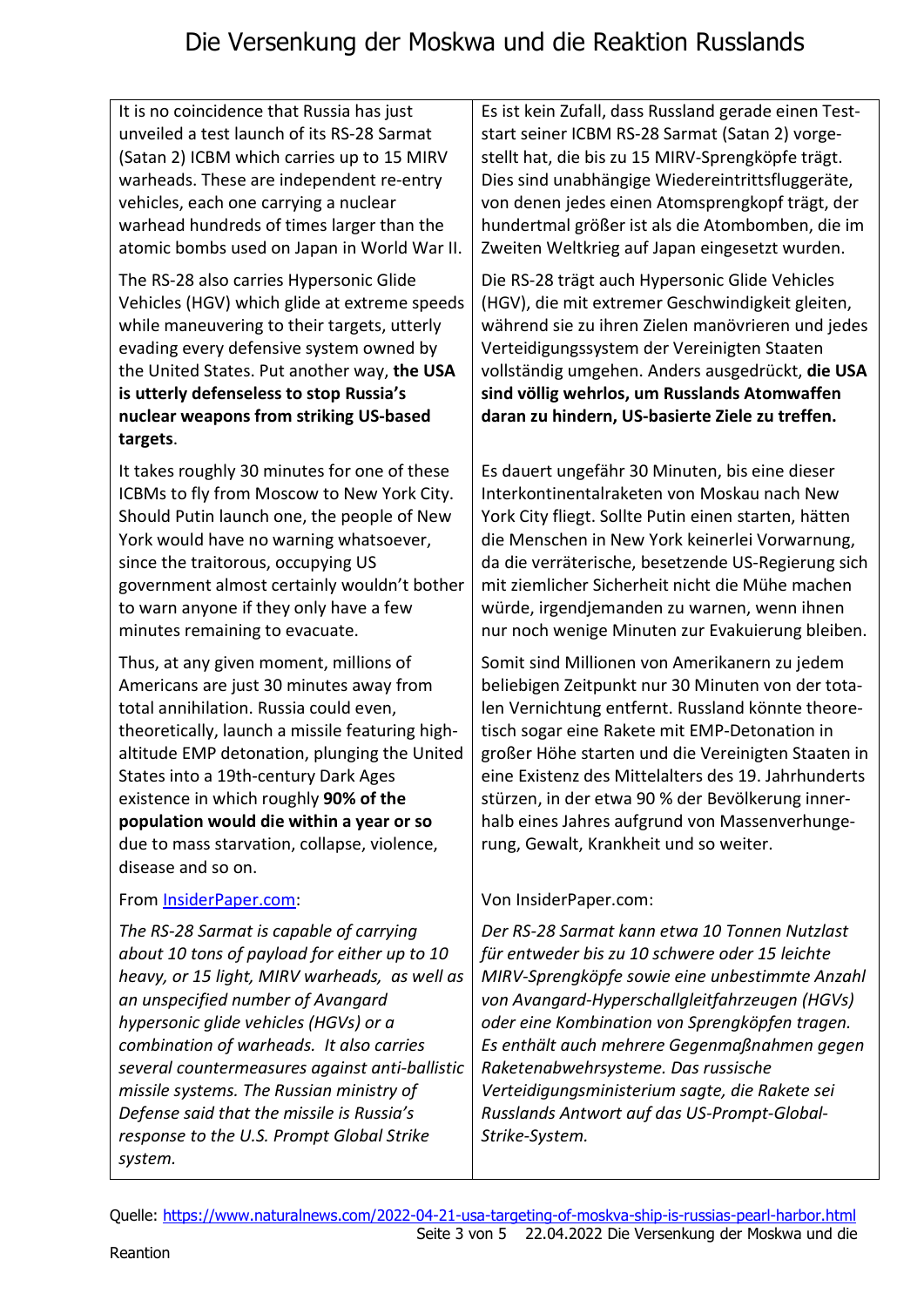# Die Versenkung der Moskwa und die Reaktion Russlands

While the Pentagon has been focused on creating gay helicopter crews and transgender soldiers, Russia has been engineering highly effective, high-tech weapon delivery systems such as hypersonic missiles and advanced ICBMs.

While America's traitorous leaders are dismantling America's energy infrastructure and transportation system (see the recent clobbering of Union Pacific railway deliveries), Russia is raking in record profits from energy sales while convincing many top nations around the world to buy energy in Rubles rather than dollars.

The US empire, steeped in corruption, pedophilia, criminality and insanity, is finished. Now it's only a matter of time to watch the self-immolation of the United States of America accelerate by the day.

Mark my words: Before the end of this year, America's cities will be in flames from the food riots. Government tyranny will be out of control, and we will be witnessing the early chapters of either a mass uprising or a civil war (or perhaps elements of both). Mass starvation is coming to the West, and it was the insanely stupid economic sanctions against Russia that initiated the entire catastrophic chain reaction that will lead to the fall of America as we know it.

A very sad day, indeed. Then again, with America's abortion fanatics going all-out insane on mass murdering babies, it begs the question of whether a "reboot" might be the only way to restore the Christian values upon which America was originally founded. As Michael Snyder writes, "The End Of Civilization As We Know It Is Coming – And That Is Actually Really Good News."

Is he correct? Only time will tell.

Get more details on all this in today's Situation Update podcast:

Brighteon.com/457460a6-9dd3-4da3-9563- 18652592320c

Während sich das Pentagon darauf konzentriert hat, schwule Hubschrauberbesatzungen und Transgender-Soldaten zu schaffen, hat Russland hochwirksame Hightech-Waffenträgersysteme wie Hyperschallraketen und fortschrittliche Interkontinentalraketen entwickelt.

Während Amerikas verräterische Führer Amerikas Energie-Infrastruktur und das Transportsystem verfallen lassen, (siehe die jüngsten Verwüstungen der Eisenbahnlieferungen der Union Pacific) erzielt Russland Rekordgewinne aus Energieverkäufen und überzeugt gleichzeitig viele Top-Nationen auf der ganzen Welt, Energie in Rubel statt in Dollar zu kaufen.

Das von Korruption, Pädophilie, Kriminalität und Wahnsinn durchdrungene US-Imperium ist am Ende. Jetzt ist es nur eine Frage der Zeit, die Selbstverbrennung der Vereinigten Staaten von Amerika von Tag zu Tag beschleunigen zu sehen.

Merken Sie sich meine Worte: Vor Ende dieses Jahres werden Amerikas Städte von den Nahrungsmittelunruhen in Flammen stehen. Die Regierungstyrannei wird außer Kontrolle geraten, und wir werden Zeugen der frühen Kapitel eines Massenaufstands oder eines Bürgerkriegs (oder vielleicht Elemente von beidem). Der Westen wird massenhaft verhungert, und es waren die wahnsinnig dummen Wirtschaftssanktionen gegen Russland, die die gesamte katastrophale Kettenreaktion ausgelöst haben, die zum Untergang Amerikas, wie wir es kennen, führen wird.

Ein sehr trauriger Tag, in der Tat. Andererseits, da Amerikas Abtreibungsfanatiker beim Massenmord an Babys wahnsinnig werden, stellt sich die Frage, ob ein "Neustart" der einzige Weg sein könnte, die christlichen Werte wiederherzustellen, auf denen Amerika ursprünglich gegründet wurde. Wie Michael Snyder schreibt: "Das Ende der Zivilisation, wie wir sie kennen, kommt – und das sind eigentlich wirklich gute Neuigkeiten."

Ist er richtig? Nur die Zeit wird es zeigen.

Erfahren Sie mehr Details zu all dem im heutigen Situation Update-Podcast:

Brighteon.com/457460a6-9dd3-4da3-9563- 18652592320c

Quelle: https://www.naturalnews.com/2022-04-21-usa-targeting-of-moskva-ship-is-russias-pearl-harbor.html Seite 4 von 5 22.04.2022 Die Versenkung der Moskwa und die